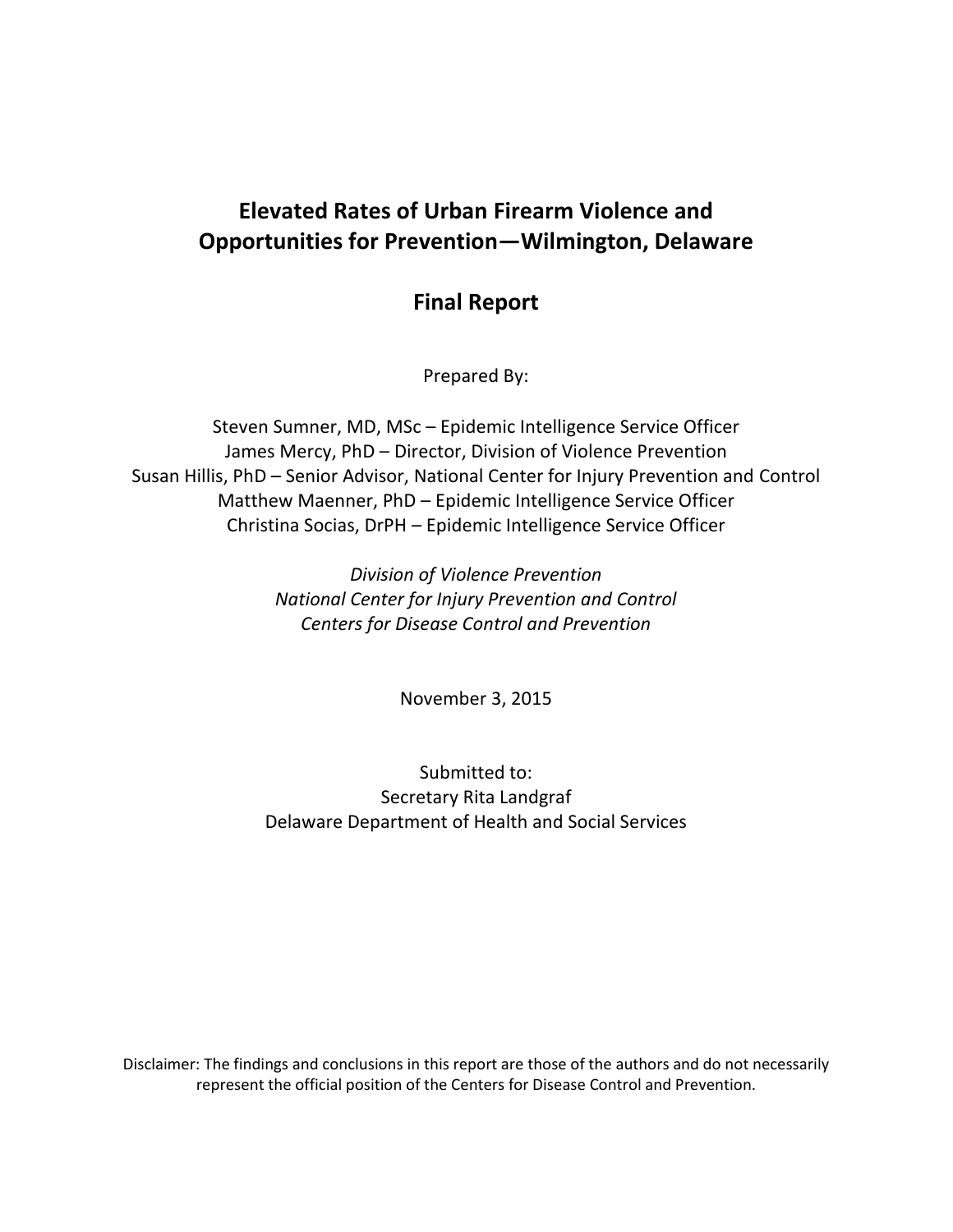## **Background of the Field Investigation:**

In 2013, Wilmington, Delaware, experienced 127 shooting incidents resulting in 154 victims.<sup>1</sup> This represented nearly a 45% increase in the number of shootings over the preceding two years. <sup>1</sup> Furthermore, rates of violent crime in Wilmington are higher than in nearby cities of Dover, Newark, and Philadelphia.<sup>2</sup> Indeed, although Wilmington is a moderately-sized city of approximately 71,525 residents, when compared to all large cities in the United States, its homicide rate in recent years has been reported to be as high as 4<sup>th</sup> overall.<sup>3</sup> In fact, in recent years, the growth in Delaware's homicide rate (Wilmington is the largest city in Delaware) has outpaced that of every other state (see Figure 1 below).



**Figure 1**. Note: Vermont not included as rates not reported for 2012

1. Delaware Online. Wilmington Shootings: Incidents by year. 2015[. http://data.delawareonline.com/webapps/crime/.](http://data.delawareonline.com/webapps/crime/)

- 2. Nolan J. Aggravated Assault and Homicide Incidents in Wilmington: 2010-2013. 2013.
- 3. Cornish A. Wilmington, Del., Struggles With Outsized Murder Rate January 1, 2014. <http://www.npr.org/2014/01/01/258889969/wilmington-del-struggles-with-outsized-murder-rate>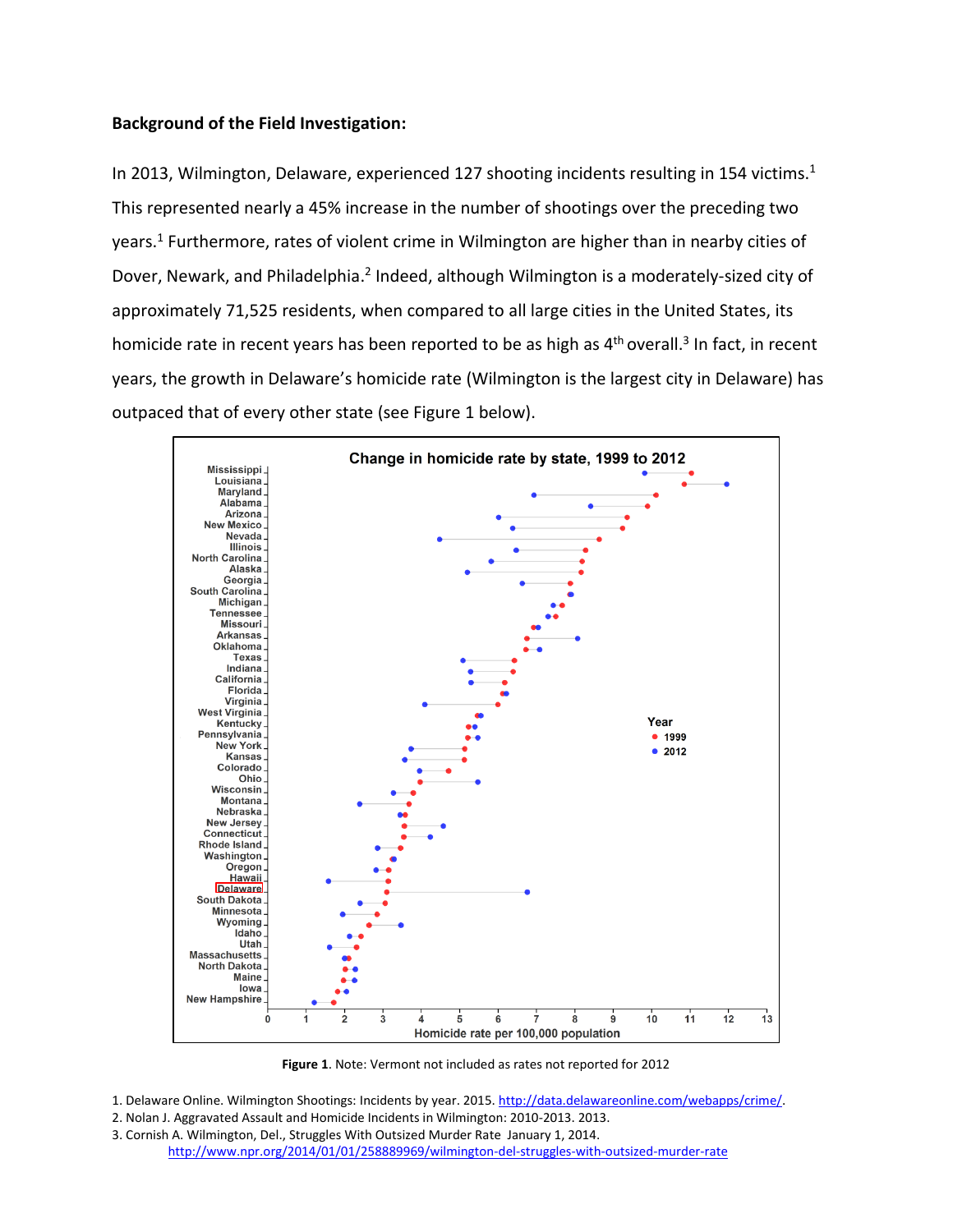As a result of persistently elevated urban firearm violence rates, the Wilmington City Council passed a resolution to request the Centers for Disease Control and Prevention (CDC) to assist in an investigation and provide recommendations for preventive action. <sup>4</sup> The Delaware Division of Public Health, with concurrence from the City Council and Mayor's office, issued a formal invitation to CDC to provide epidemiologic assistance and make programmatic recommendations for a public health response.

## **Investigation Rationale and Objectives:**

Urban firearm violence results in a substantial degree of fear among city residents, slowing of business growth, straining of city resources, and suffering among victims' families. However, in spite of the tremendous impacts of such violence on a city, only a relatively small number of individuals are actually responsible for committing these particular crimes. For example, in 2013, Wilmington experienced a reported 127 shooting incidents. If we assume one person committed each shooting, this equates to 127 individuals committing firearm violence out of a total population of about 71,000 residents, which is less than 1 out of every 500 residents. Because only a relatively small proportion of individuals are involved in firearm crimes, accurately focusing prevention efforts could have a significant impact on lethal violence in urban city centers and be an important component to a larger comprehensive approach to violence prevention.

CDC's investigation sought to utilize several Delaware administrative data sources to explore the feasibility of using public health resources in a more efficient manner, focusing comprehensive wrap-around services to individuals at the highest risk of violent crime involvement. Such services might include peer outreach/mentorship, medical care or counseling, educational support, economic assistance, or other services.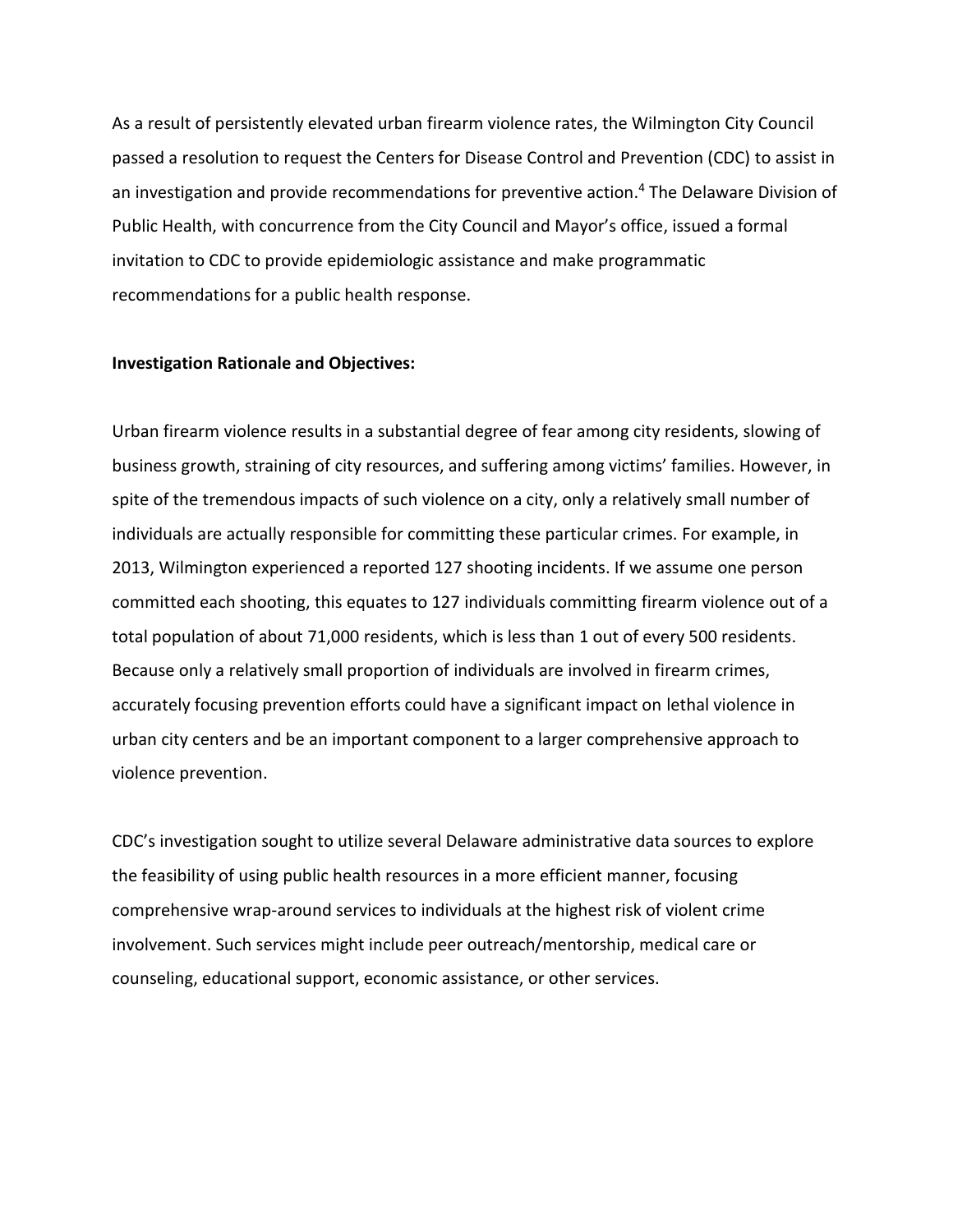The objectives of this investigation were:

1. To assist the Delaware Division of Public Health and the City of Wilmington in examining the characteristics of persons involved in urban firearm crimes.

2. To provide epidemiologic information that can help the Delaware Division of Public Health focus educational, social, medical, and other assistance to populations at risk.

3. To identify strategies for Delaware officials to help monitor and prevent future violence.

### **Scientific Methods:**

#### *Individuals involved in firearm crimes*

The primary analysis sought to develop a pilot tool that could potentially better identify the multiple risk factors of individuals at the highest risk of involvement in firearm crimes so that appropriate public health and social services could be provided more efficiently. To understand these characteristics, investigators first examined Delaware law enforcement records.

From a police database, Wilmington residents arrested for a violent firearm crime in the city of Wilmington between January  $1<sup>st</sup>$ , 2009, and May 21 $<sup>st</sup>$ , 2014, were identified. A violent firearm</sup> crime was defined as homicide, attempted homicide, aggravated assault, robbery with a firearm, or possession of a firearm during the commission of a felony. Such events were identified based on crime codes and state statue violations.

This search yielded 569 individuals. Approximately 95% of these individuals were male. The age of individuals involved in firearm crimes at the time of the offense is as follows (totals may sum to more than 100% due to rounding):

- under age 18: 15.1%
- age 18 to <25: 39.4%
- age 25 to <30: 16.5%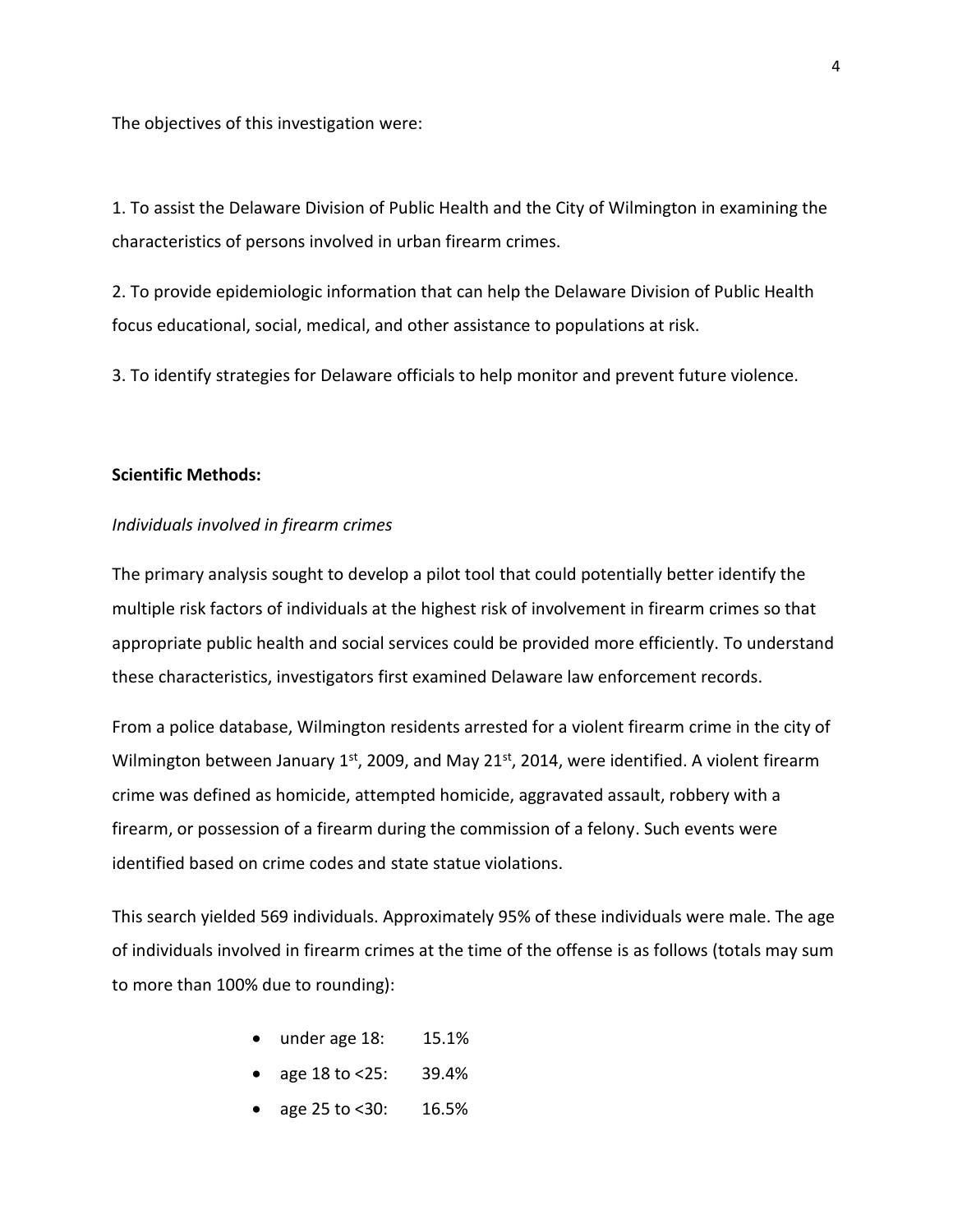- age 30 to <35: 14.8%
- age 35 to <40: 6.0%
- age 40 and older: 8.3%

**Figure 2. Age distribution of individuals committing firearm crimes**



#### *Identification of risk factors for firearm crime involvement*

To focus prevention services, risk factors for firearm crime involvement must be understood in Wilmington. Consequently, several local administrative data sources were used to explore preceding patterns of events in individuals' lives before they committed a firearm crime. These administrative data sources included the Delaware Department of Services for Children, Youth and their Families, Delaware Criminal Justice Information System, Delaware Department of Education, Delaware Department of Labor, and Christiana Care Health Care System. The prevalence of several major risk factors were examined for each of the individuals involved in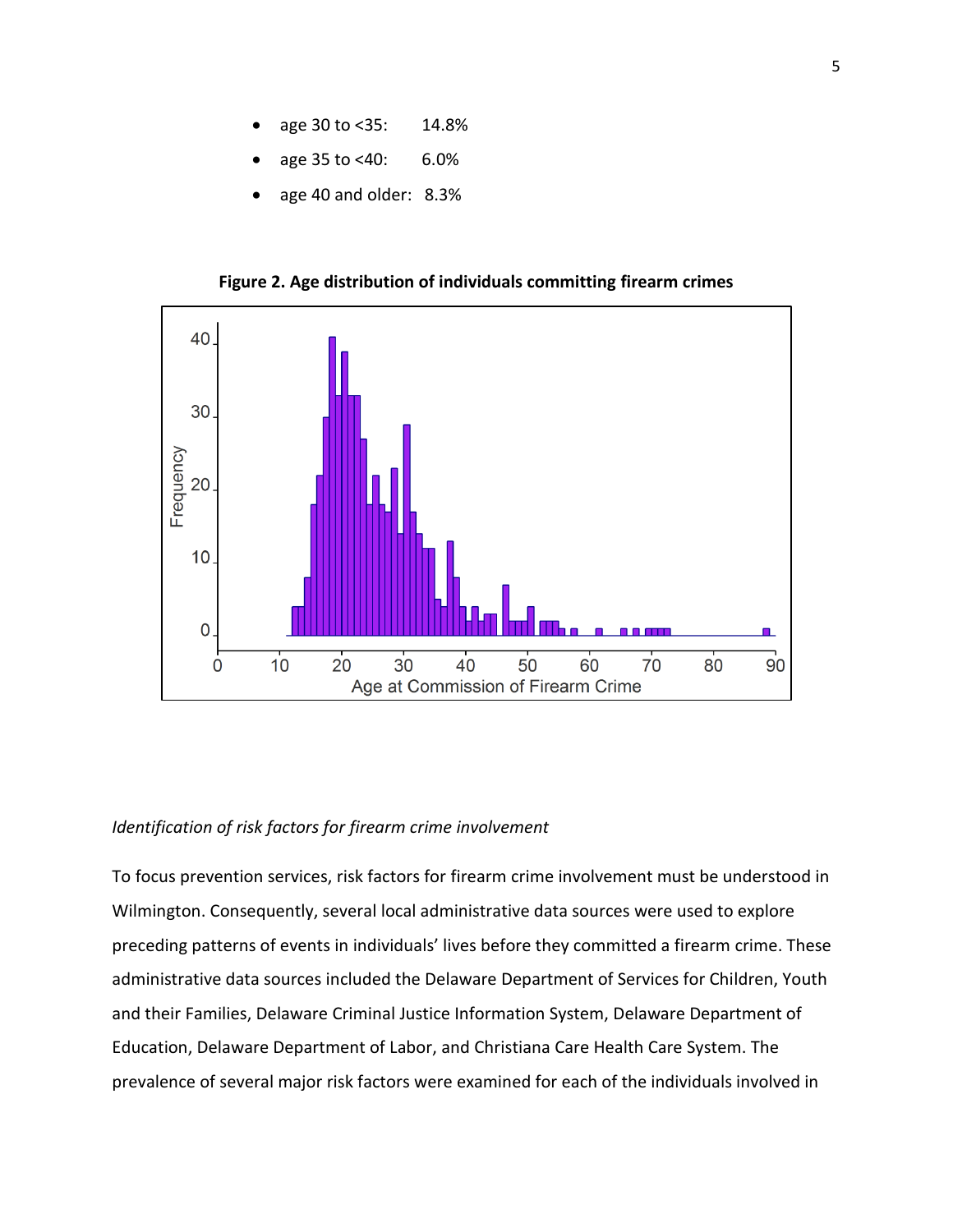firearm crimes. The percent of individuals experiencing these risk factors are shown in table 1 below:

| <b>Type of Risk Factor</b>                                                    | <b>Number</b> | Percent (%)    |
|-------------------------------------------------------------------------------|---------------|----------------|
| <b>Emergency Department Visit History</b>                                     |               |                |
| Gunshot wound                                                                 | 72            | 13             |
| Stabbing                                                                      | 27            | 5              |
| Blunt weapon injury                                                           | 36            | 6              |
| Physical fight                                                                | 107           | 19             |
| Suicidal ideation/attempt, self-inflicted injury                              | 46            | 8              |
| Clinical encounter involves police(a)                                         | 113           | 20             |
| Any emergency department event listed above                                   | 271           | 48             |
| <b>Labor Indicators</b>                                                       |               |                |
| Unemployed in quarter preceding the crime(b)                                  | 410           | 86             |
| Application filed for unemployment benefits                                   | 100           | 18             |
|                                                                               |               |                |
| <b>Child Welfare Investigation History</b>                                    |               |                |
| Investigated as victim of child maltreatment                                  | 159           | 28             |
| Out of home placement                                                         | 39            | $\overline{7}$ |
| Any child welfare event listed above                                          | 167           | 29             |
|                                                                               |               |                |
| <b>State Juvenile Services Participation</b>                                  |               |                |
| Community probation                                                           | 284           | 50             |
| Residential detention                                                         | 215           | 38             |
| <b>Behavioral health services</b>                                             | 91            | 16             |
| Managed care services                                                         | 160           | 28             |
| Any juvenile service listed above                                             | 308           | 54             |
| <b>School System Events(c)</b>                                                |               |                |
| Recipient of social assistance programs ever                                  | 327           | 73             |
| Prior suspension/expulsion                                                    | 186           | 42             |
| Dropped out prior to high school graduation                                   | 105           | 24             |
| ≥10 unexcused absences in school year preceding crime(d)                      | 57            | 58             |
| (a) Injury from legal intervention or patient brought in/discharged to police |               |                |
| (b) Among those with wage data available                                      |               |                |
| (c) Among those for whom school enrollment was confirmed                      |               |                |
| (d) Among individuals enrolled in school year preceding crime date            |               |                |

| Table 1. Proportion of 569 individuals involved in firearm crimes who experienced each risk factor |  |  |  |  |
|----------------------------------------------------------------------------------------------------|--|--|--|--|
|----------------------------------------------------------------------------------------------------|--|--|--|--|

Note: Each risk factor or category is not mutually exclusive (an individual may have multiple risk factors in multiple categories). Emergency room data available since 2000; child welfare/juvenile services data available since 1992; labor data available since 2006; education data available since 2002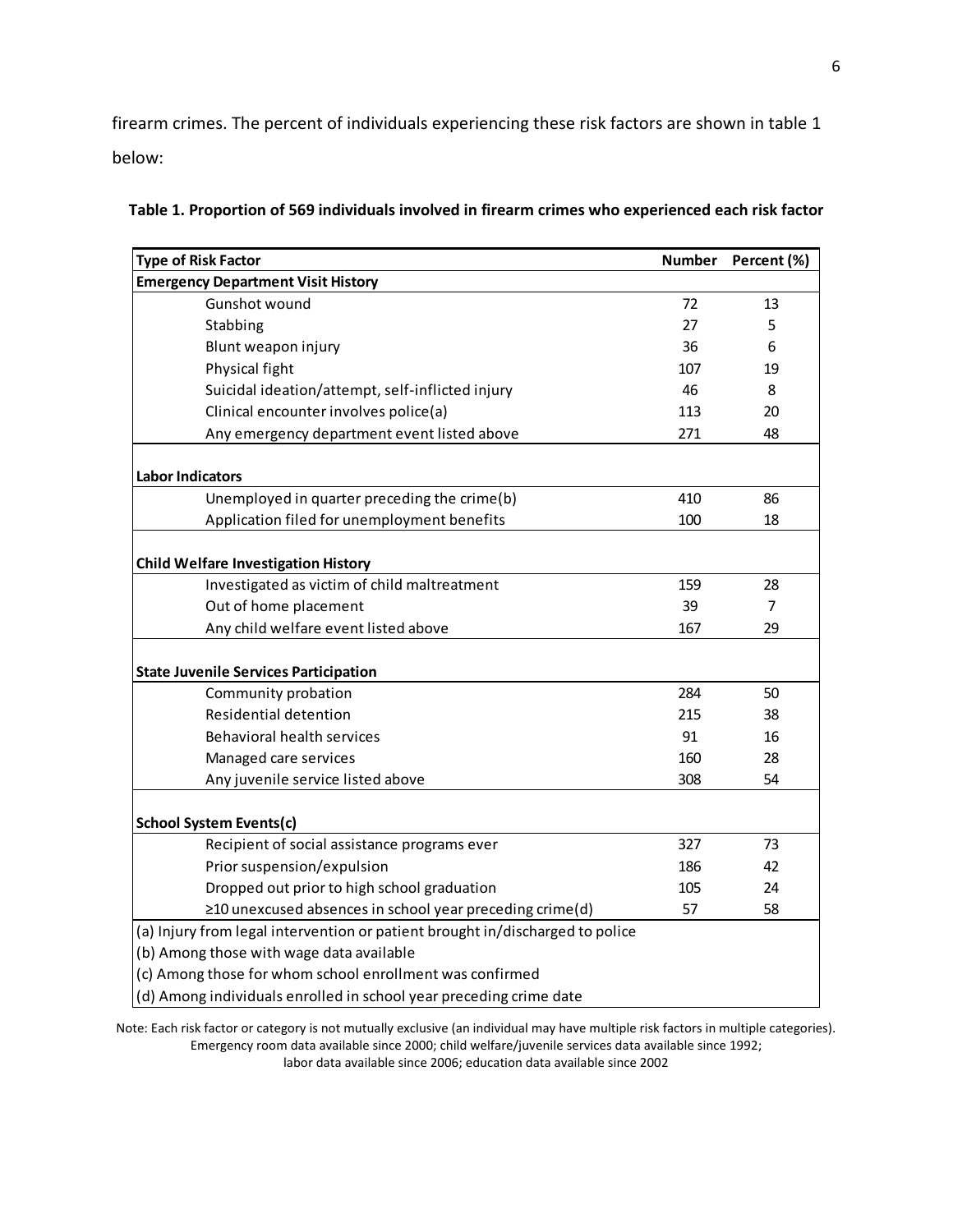## *Using risk factors to focus efforts*

Although some risk factors may be common in the lives of individuals involved in firearm crimes, they may not be the strongest signals of risk of firearm violence involvement. This is because some risk factors may also be very common in the general population. To further explore what are the strongest risk factors, investigators also examined the prevalence of the major risk factors among the Wilmington general population by randomly sampling approximately three non-firearm crime records for each firearm crime record. The strength of each risk factor was then assessed through logistic regression, a standard mathematical technique for examining risk factors.

Logistic regression provides an estimate of the strength of the association between a risk factor and an outcome, controlling for all other risk factors being considered. Consequently, scoring systems can be developed in medicine and public health using this technique that take into account a number of risk factors. As an example, a logistic regression model of the risk factors shown in Table 1 produces the following risk scoring system (Table 2). Point values are obtained by multiplying all regression coefficients by 5 and rounding to the nearest integer (multiplication by a factor of 5 is chosen as it makes the smallest regression coefficient [0.4] an integer after multiplication). Risk factors with more points indicate a stronger association with firearm violence involvement. This kind of procedure is used widely in medicine and public health to create scoring systems for conditions such as diabetes, heart attack, HIV, and many other conditions.

*(Continued with table, next page)*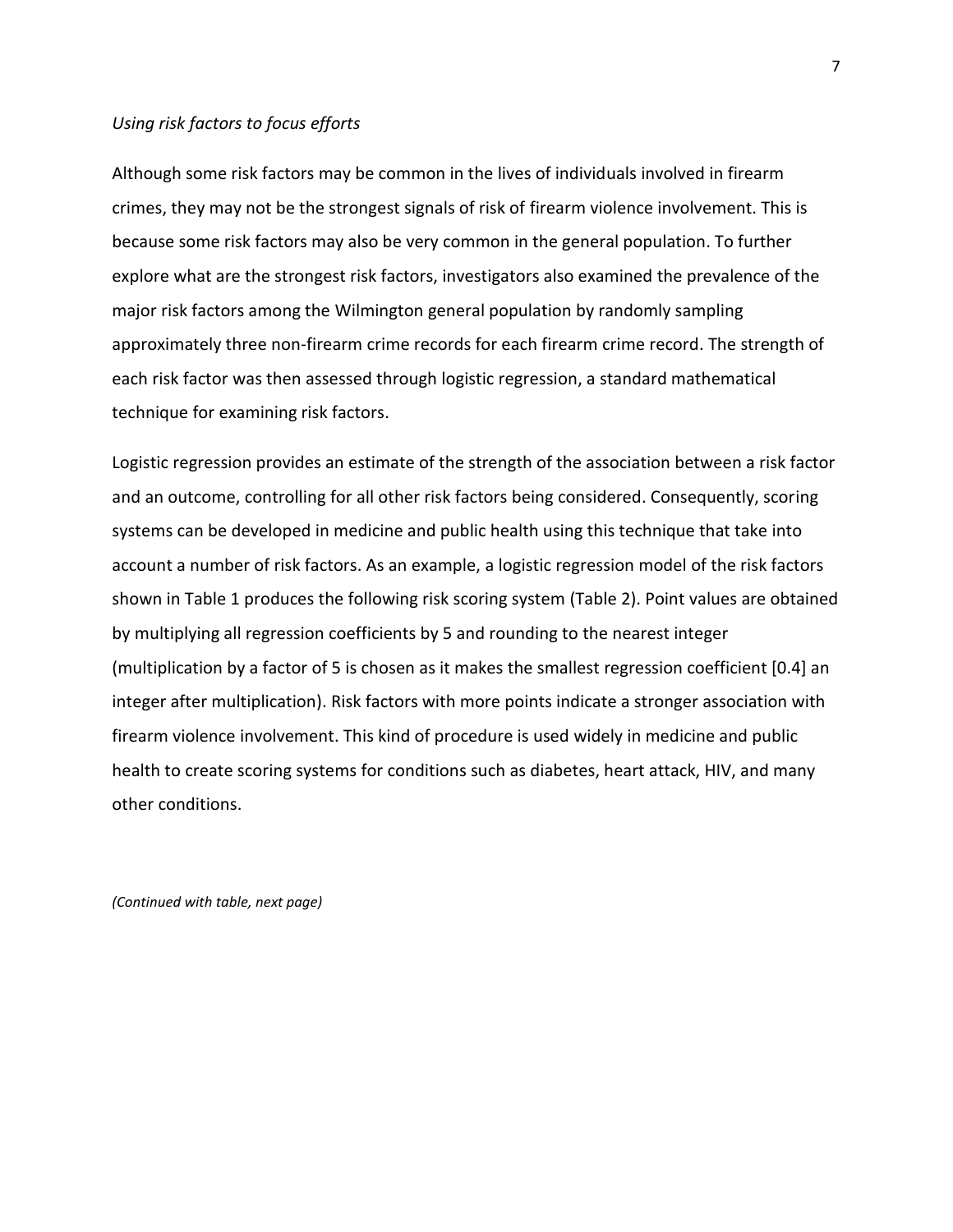|                                                        | Regression  | Point value for |
|--------------------------------------------------------|-------------|-----------------|
| <b>Type of Risk Factor</b>                             | coefficient | risk score      |
| <b>Emergency Room Visit History</b>                    |             |                 |
| Gun shot wound                                         | 2.4         | 12              |
| Stabbing                                               | 2.3         | 12              |
| Blunt weapon injury                                    | 1.0         | 5               |
| Physical fight                                         | 0.6         | 3               |
| Suicidal ideation/attempt, self-inflicted injury       | 0.4         | $\mathbf 2$     |
| Clinical encounter involves police                     | 2.2         | 11              |
| <b>Labor Indicators</b>                                |             |                 |
| Unemployed in quarter preceding the crime              | 1.1         | 6               |
| Application filed for unemployment benefits            | 0.5         | 3               |
| <b>Child Welfare Investigation History</b>             |             |                 |
| Investigated as potential victim of child maltreatment | 0.5         | 3               |
| Out of home placement                                  | 0.8         | 4               |
| <b>State Juvenile ServicesParticipation</b>            |             |                 |
| Community probation                                    | 1.0         | 5               |
| Residential detention                                  | 1.1         | 6               |
| Behavioral health services                             | 0.8         | 4               |
| Managed care services                                  | 0.5         | 3               |
| <b>School System Events</b>                            |             |                 |
| Recipient of social assistance programs ever           | 1.4         | $\overline{7}$  |
| Prior suspension/expulsion                             | 0.7         | 4               |
| Dropped out prior to high school graduation            | 1.0         | 5               |
| ≥10 unexcused absences in school year preceding crime  | 0.6         | 3               |

## **Table 2. Example risk factor scoring system**

Note: Point values are obtained by multiplying all regression coefficients by 5 and rounding to nearest integer. The model constitutes an example scoring system based on Wilmington data; further model refinement is needed before any actual implementation.

In clinical or public health settings, practitioners can assess the number of risk factors an individual has, add up the individual point values, and thereby determine risk of a particular outcome. For example, using just the sample point values from Table 2, a score for each person in our sample can be calculated. Higher scores are clearly associated with a higher risk of committing a firearm crime in our investigation sample (Table 3).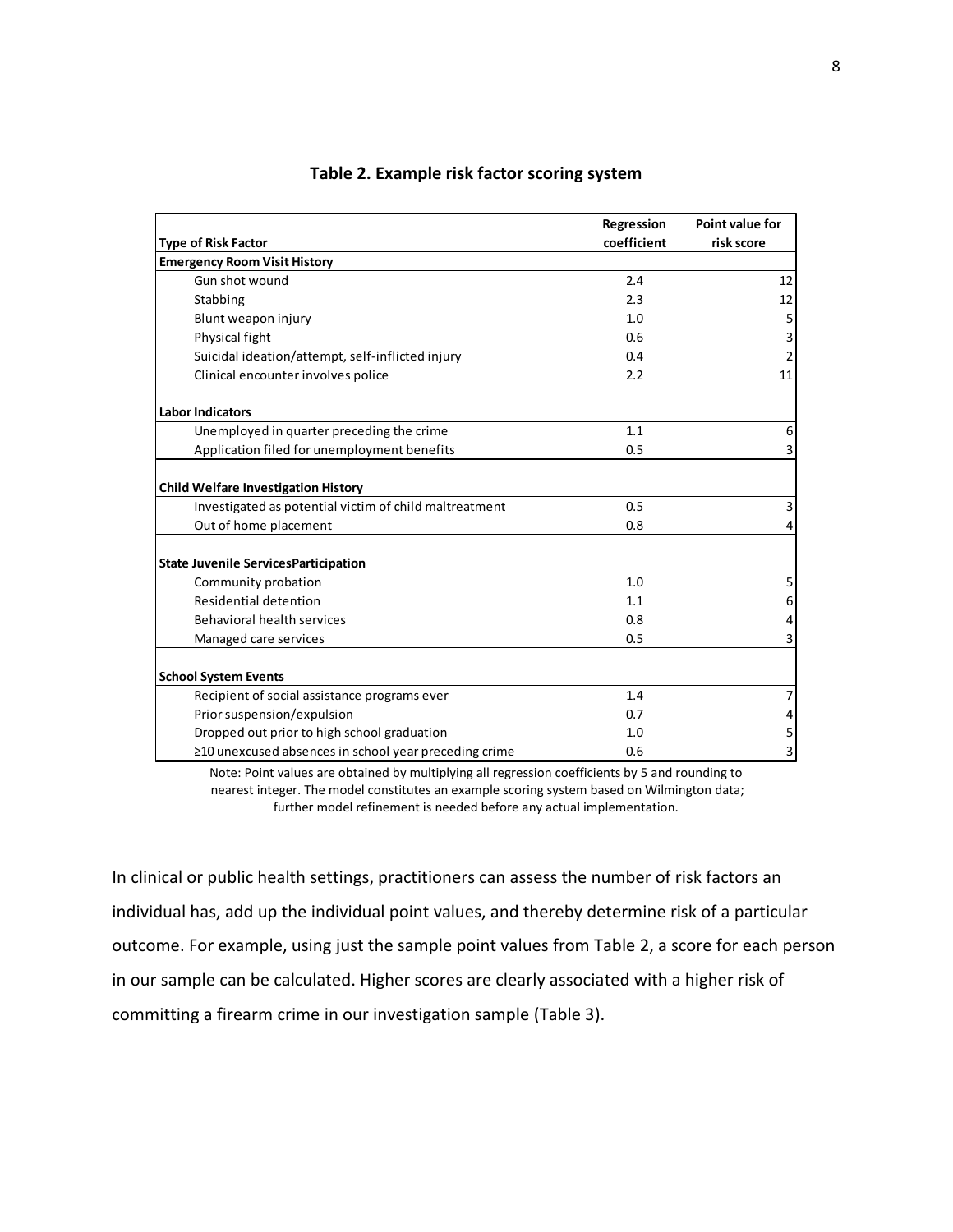| <b>Total point</b> | Percent       |  |
|--------------------|---------------|--|
|                    | committing a  |  |
| score              | firearm crime |  |
| $\Omega$           | 4.2%          |  |
| 1 to 10            | 8.2%          |  |
| 11 to 20           | 26.8%         |  |
| 21 to 30           | 43.4%         |  |
| 31 to 40           | 67.8%         |  |
| 41 to 50           | 83.3%         |  |
| 50                 | 89.8%         |  |

**Table 3: Total point score and percent of individuals committing a firearm crime within investigation sample**

Although calculating risk scores has often been done manually by doctors, counselors, or other practitioners, risk assessment tools can be automated when only administrative data are used, such as in our investigation in Wilmington. Automation allows more factors to be considered in the risk score, can incorporate more complex factors (such as timing of events), and permits the risk assessment tool to be low cost, so that the majority of project resources can be allocated to service provision.

Further increases in classification accuracy can be achieved by restricting analyses to the highest risk populations. We see that the majority of individuals involved in firearm crimes are young males. As a test of potential population level estimates, we now focus on males approximately age 15-29, the highest risk population for violence involvement. Incorporating all of the factors in Table 2 as well as census tract yields excellent risk classification ability.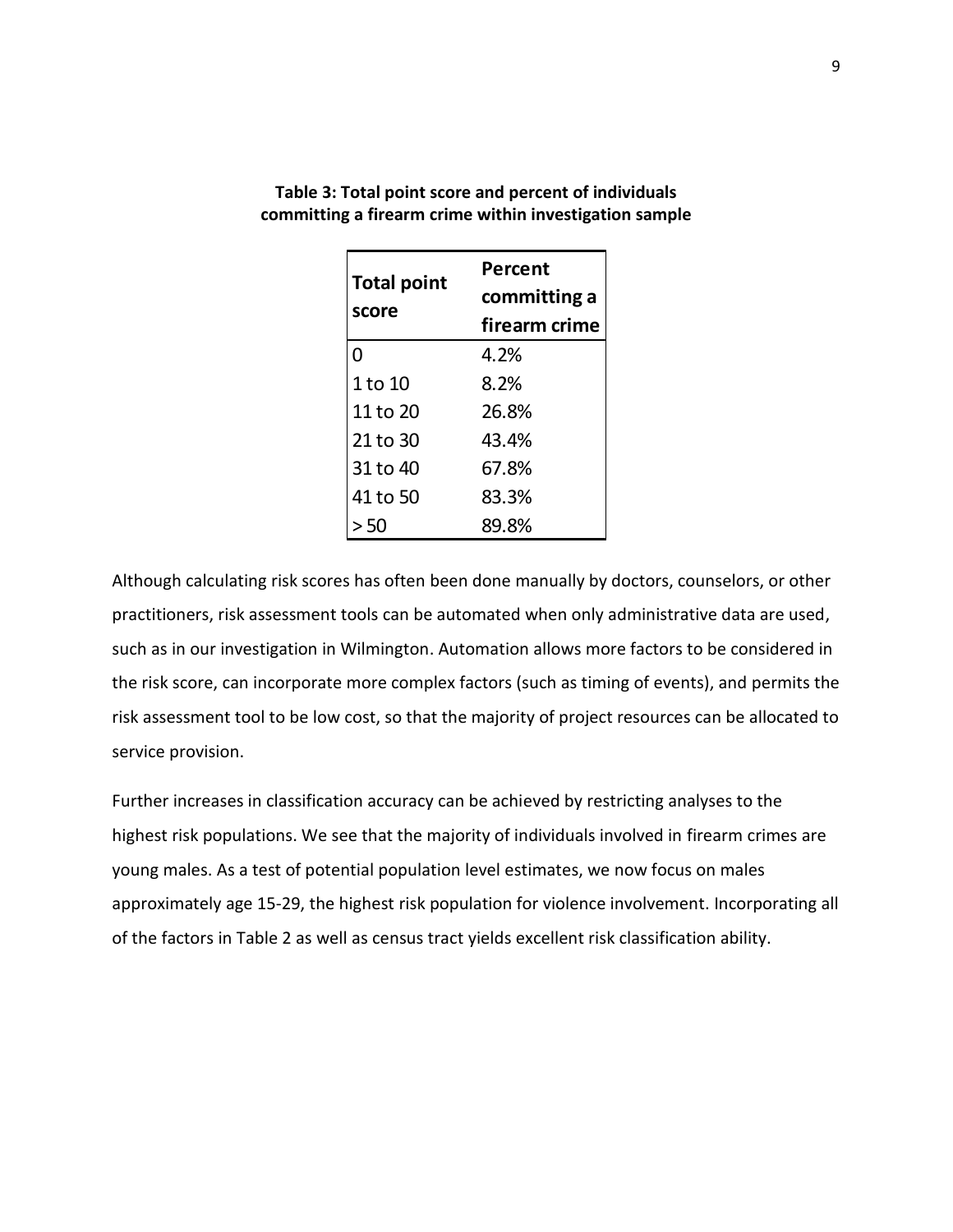

**Figure 3. Estimated Risk of Firearm Crime Involvement Based on Risk Factors and Subsequent Involvement in Firearm Crimes**

Figure 3 demonstrates that considering multiple risk factors does lead to excellent classification accuracy within our sample—individuals with a high, estimated risk for violence involvement based on the presence of multiple, strong risk factors were often subsequently involved in firearm crimes. For example, in our sample of 15-29 year old males, there were 209 individuals who had an estimated risk of 90% or greater based on multiple risk factors. Ultimately, 205 of these young men were involved in firearm crimes over the study period.

Because the total population of males age 15 to 29 can be estimated from census data, we can attempt to extrapolate from our sample to make rough population level estimates of how useful such a risk assessment tool could be. Using a risk level of 90% or greater could have up to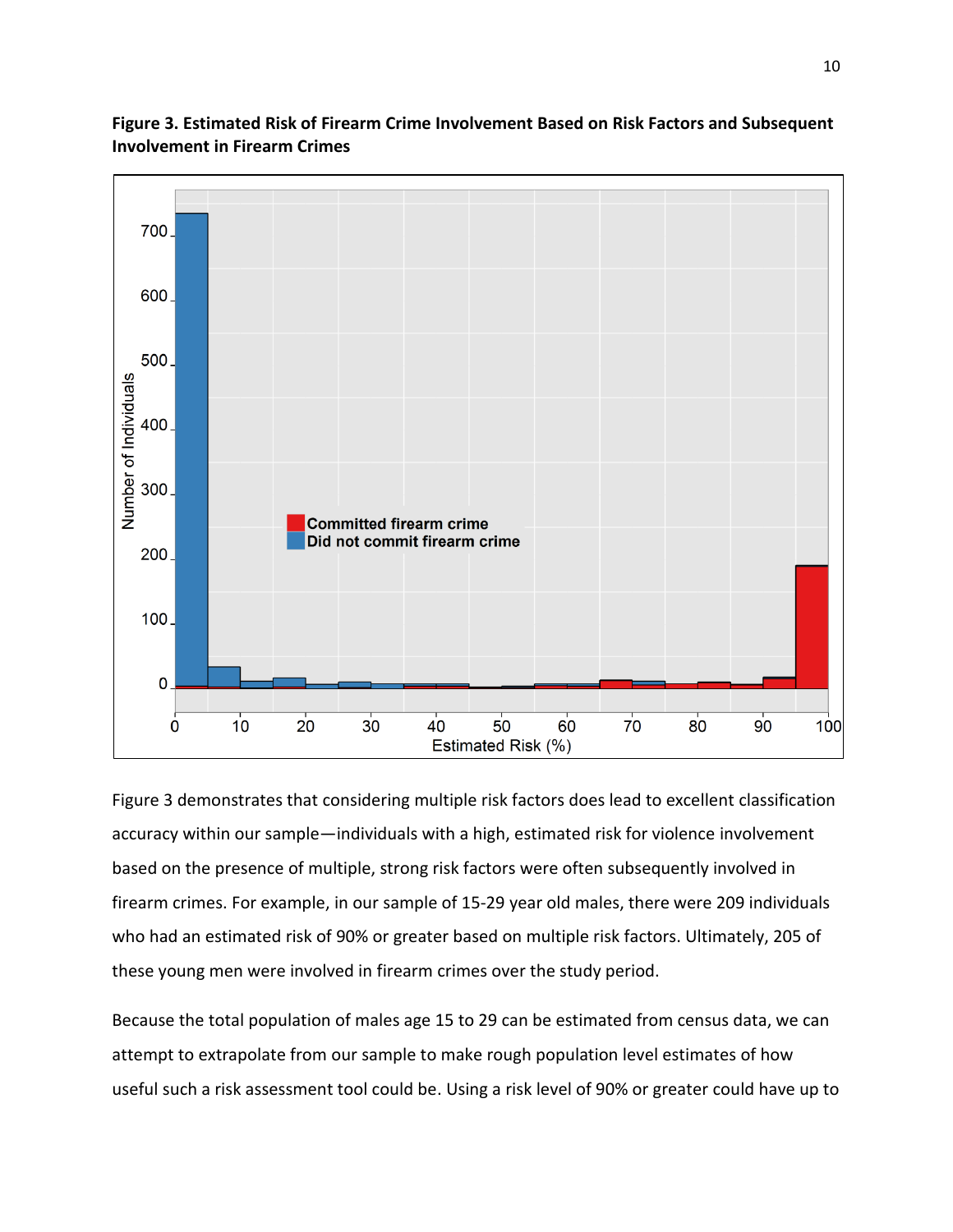an approximate 66% accuracy (i.e., 66% of those having a greater than 90% risk would subsequently be involved in firearm crimes in the time period we assessed). Another important metric to consider is sensitivity, which refers to the proportion of individuals committing firearm crimes that the risk assessment tool identifies among our population of 15-29 year old males. Estimated sensitivity could be up to 73% (i.e., out of all male youth committing firearm crimes in Wilmington over the 5 year period studied, this risk assessment tool could have allowed an estimated 73% to receive social services they may have been lacking). For example, these young men have often experienced multiple exposures to violence and challenges in their family, educational, and employment backgrounds. Assistance in multiple areas could help reduce risk for violence involvement and a range of other health and social problems.

Our fieldwork demonstrates that data across Delaware agencies can be linked and that linking data has value in allowing service providers to better understand the multiple risk factors for violence involvement that need to be addressed, particularly among young men. Linked data systems have the potential to allow practitioners to provide more comprehensive services to youth at the highest risk of violence involvement and coordinate services to a greater degree with other agencies. Linked data systems also provide a valuable feedback loop which allows local governments to better assess the impact of programs.

## *Limitations*

This investigation provides a proof-of-concept of the powerful risk classification ability of certain risk factors and the potential for the development of a low-cost risk assessment tool using administrative data. This information can then be used to improve programs and services. However, several steps would need to occur before actual implementation of such a tool. First, this test was conducted using a limited sample; further testing and refinement of the risk scores should occur with the full administrative datasets. The mathematical procedures used to control for the matching in the study design may affect estimates; the population level estimates provided should only be considered a rough approximation. Many factors will affect actual population estimates. However, it should be noted that the population estimates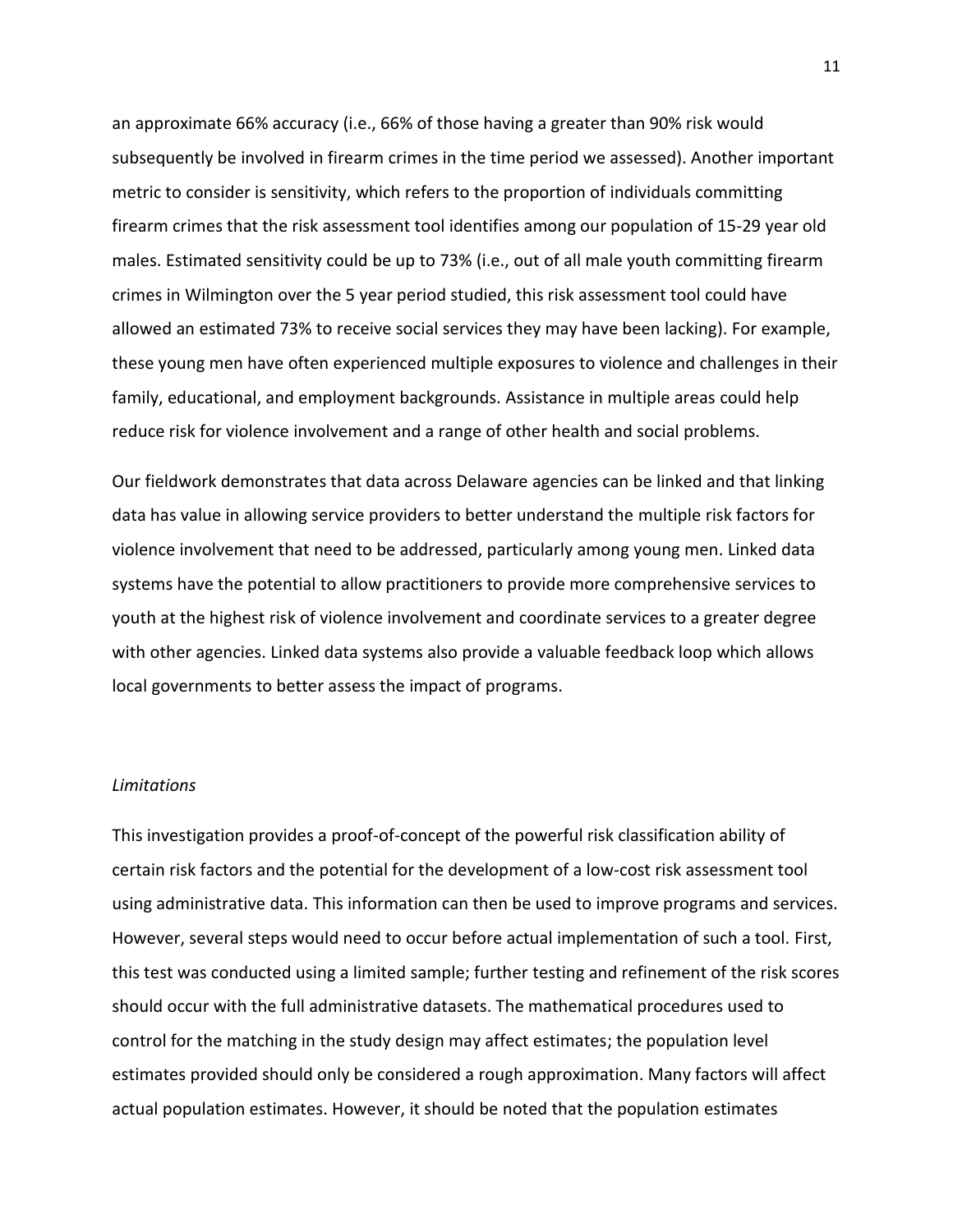provided here may be an underestimate. The risk scoring system demonstrated here is a basic model and in the real-world context, many additional items should be included in the scoring system, such as other risk factors, the frequency/magnitude of risk factors, and timing of risk factors. These adjustments would increase classification accuracy. Further increases in classification accuracy can be achieved by setting point values or cut-off scores even higher. With additional testing on a larger dataset, an optimal risk assessment tool can be developed and evaluated. Lastly, it should be noted that certain data systems may have unique legal requirements to be considered; partners may benefit from consulting with other cities or states who have already linked diverse data systems to improve programs. Nonetheless, scoring systems, such as the one we have demonstrated, are widely used in medicine and public health and provide marked improvements in risk classification ability and subsequent care for individuals.

#### *Risk assessment tool implementation and violence prevention services*

This investigation was focused on determining the feasibility of linking data across administrative data sources to develop an accurate risk assessment tool that would facilitate violence prevention efforts in Wilmington. Further testing can help determine optimal implementation of such a tool, such as timing and location of service provision, but the potential value of such a tool is clear. For example, imagine a 17 year old boy who is suspended for carrying a knife at school. A linked data system could help service providers see that 2 months ago the boy was treated for a gunshot wound at a local hospital; at the age of 14 the boy spent 6 months in a juvenile detention facility for a violent crime; and now the boy lives in the census tract of the city with the highest rate of violent crime. With this information, social service providers better understand this young man's elevated risk for violence involvement and can better provide comprehensive services to prevent future violence involvement and to promote positive and healthy development. The tool is to be used by social service providers to inform violence prevention efforts, and provisions should be established to preclude use as a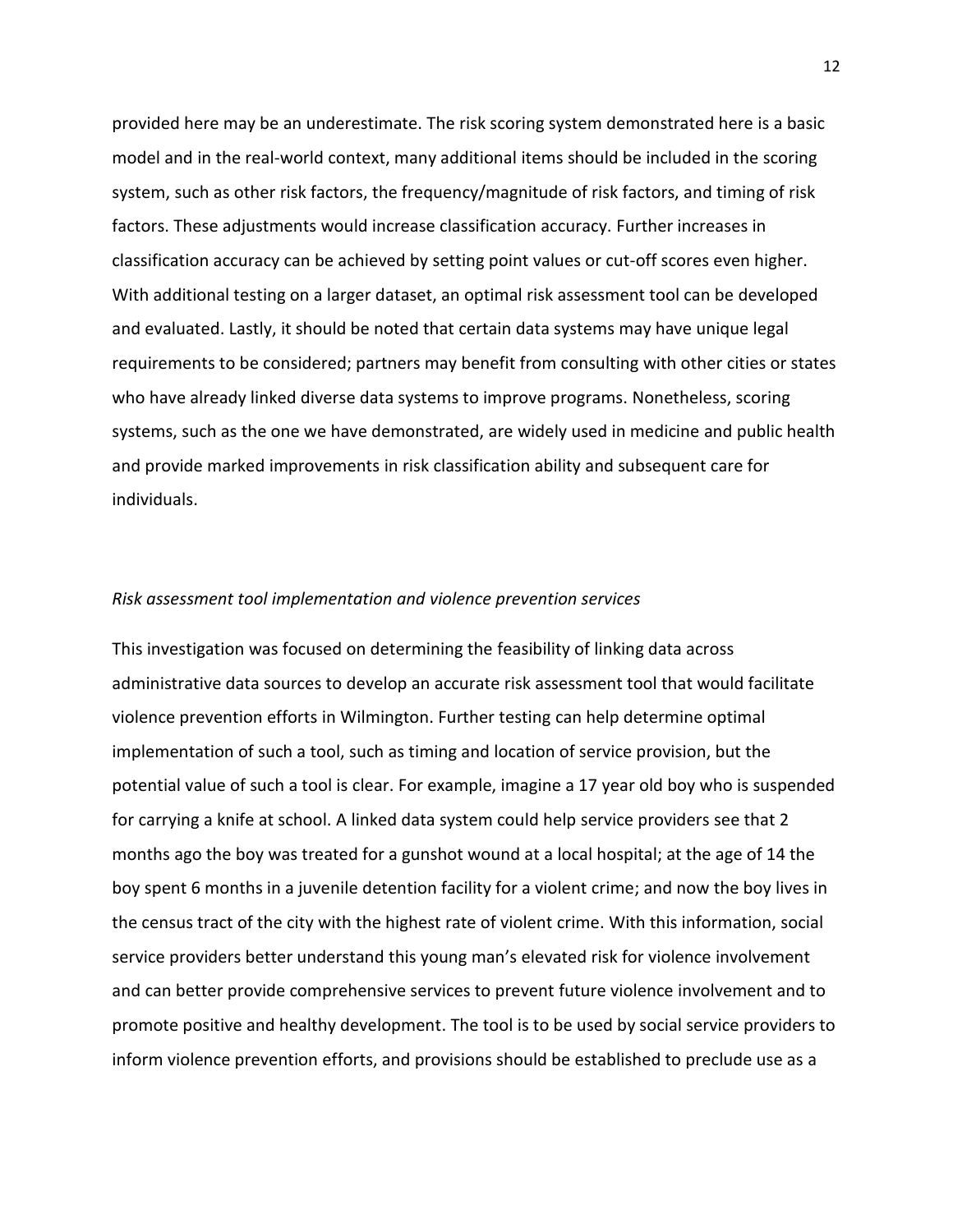tool for law enforcement action. Implementation and management of such a tool should likely be performed by the Delaware Department of Health and Social Services.

For youth and individuals who are at an elevated risk of violence involvement, multiple programs and services exist to help enhance skills, promote opportunities for success, and prevent future violence involvement. These range from jobs programs, peer outreach/mentorship, educational or school-based programs, counseling, family focused programs, or other approaches. Resources to help communities understand the full spectrum of violence prevention programs include:

- CDC's STRYVE program selector tool: [https://vetoviolence.cdc.gov/apps/stryve/strategy\\_selector.html](https://vetoviolence.cdc.gov/apps/stryve/strategy_selector.html)
- CDC's Opportunities for Action publication: http://www.cdc.gov/violenceprevention/youthviolence/opportunities-for-action.html
- Washington State Institute for Public Policy cost/benefit[: http://www.wsipp.wa.gov/BenefitCost?topicId=](http://www.wsipp.wa.gov/BenefitCost?topicId)
- The University of Colorado Blueprints program registry: <http://www.blueprintsprograms.com/>
- National Institute of Justice's program reviews: <http://www.crimesolutions.gov/>
- The Community Guide to Preventive Services reviews[: http://www.thecommunityguide.org/index.html](http://www.thecommunityguide.org/index.html)

It is important for communities to focus resources on evidence-based practices that have demonstrated or promising results. The table below provides examples of demonstrated or promising approaches, though should not be considered a complete or proposed package; program selection will need to be tailored to priorities and local factors demonstrated from city data.

| <b>Problem Focus</b>  | Approach              | <b>Example program</b> |
|-----------------------|-----------------------|------------------------|
| Emergency             | Street outreach       | • Cure Violence        |
| department visits for | • Linkage to social   | Hospital-based         |
| violence              | services through      | violence intervention  |
|                       | hospital interactions | programs (HVIP)        |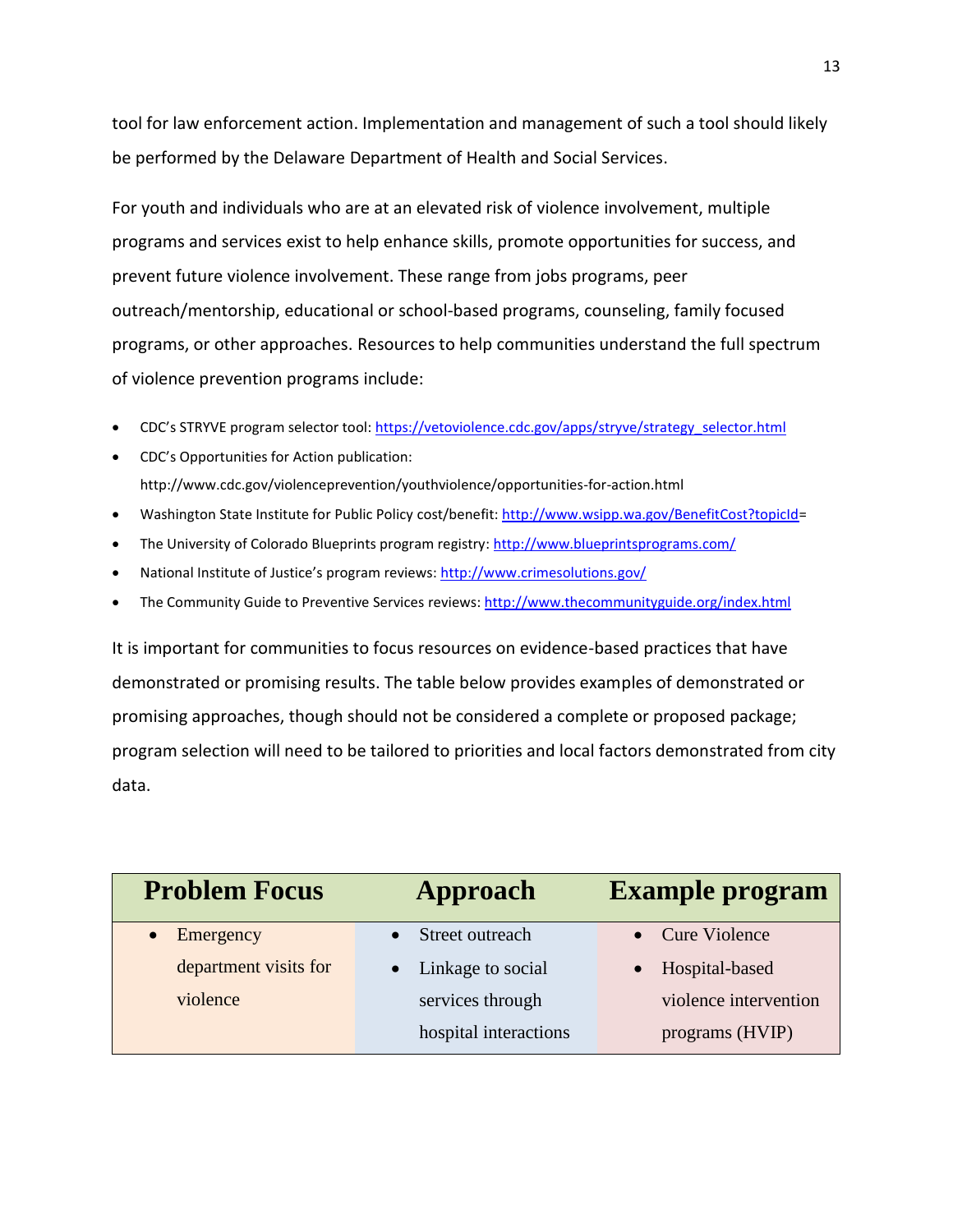| Unemployment        | Job placement and                | <b>Individual Placement</b>           |
|---------------------|----------------------------------|---------------------------------------|
|                     | assistance                       | and Support (IPS)                     |
|                     | Conditional cash                 |                                       |
|                     | transfers                        |                                       |
| Trauma from child   | Therapeutic support /            | Trauma-focused                        |
| abuse victimization | counseling                       | cognitive behavioral                  |
|                     |                                  | therapy                               |
| Juvenile criminal   | Individual or family-            | Multidimensional                      |
| involvement         | focused programs and             | <b>Treatment Foster Care</b>          |
|                     | placement strategies             | <b>Functional Family</b><br>$\bullet$ |
|                     |                                  | Therapy                               |
| School problems     | Individual or group<br>$\bullet$ | <b>Coping Power</b><br>$\bullet$      |
|                     | school-based social              | Life Skills Training                  |
|                     | and emotional                    |                                       |
|                     | learning (SEL) and               |                                       |
|                     | other programs                   |                                       |

## **Summary and Recommendations**

This investigation highlights the potential of a risk assessment tool and linked data systems to guide violence prevention efforts. The majority of individuals involved in urban firearm violence are young men with substantial violence involvement preceding the more serious offense of a firearm crime. Our findings suggest that integrating data systems could help these individuals better receive the early, comprehensive help that they need to prevent violence involvement. This could potentially help prevent the subsequent violent crime that affects individuals, families, and neighborhoods throughout Wilmington. Such an approach can be an important component of community-wide efforts to prevent multiple forms of violence. Improved information systems can also help communities measure the impact of other strategies, such as interventions to address poverty, housing, education, or other underlying risk factors. Linked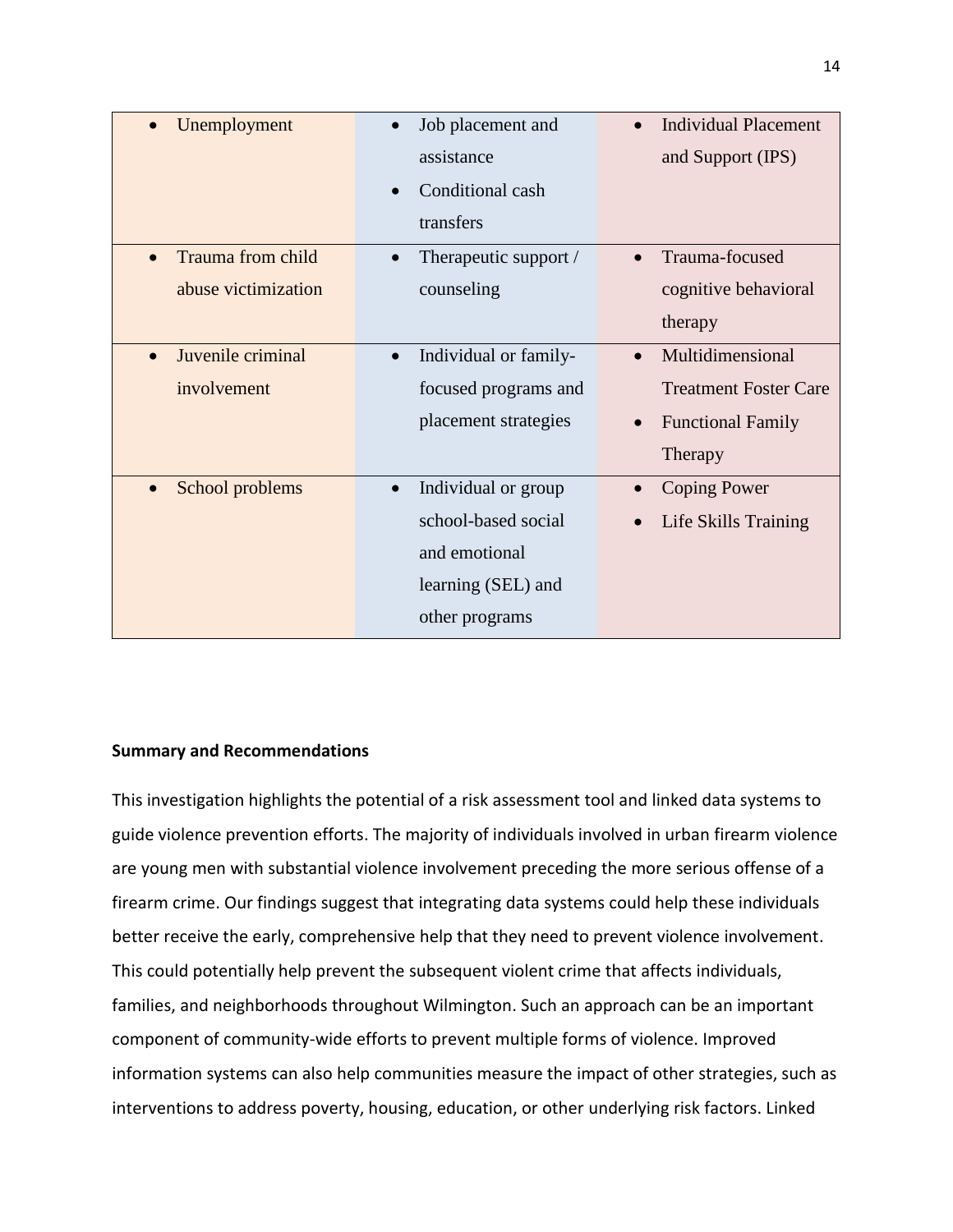administrative data systems have the potential to improve the efficiency and impact of social service provision in Delaware. Our primary recommendations include:

- 1. Increase collaboration between Delaware social service agencies in preventing violence by developing the capacity to link and share data between Delaware's various social service agencies in an ongoing fashion. This should involve consultation of agency technical and legal counsel to develop the appropriate policies and procedures to protect the privacy of individuals and data. Delaware partners may also consider consulting with other cities/states who have created local inter-agency data sharing agreements to learn from best practices.
- 2. Further refine the pilot risk assessment tool by using the full administrative dataset. Focusing the risk assessment on youth is likely to be the most feasible approach and youth are most likely to experience lifelong benefits from prevention programs. The proposed tool is to be used by social service providers to inform violence prevention efforts, and provisions should be established to preclude use by law enforcement. Use of the tool and program delivery should be managed by a Delaware social service/health agency.
- 3. Establish a community advisory board to provide recommendations on proposed evidence-based, wrap-around services/programs to be provided for high risk youth in conjunction with the recommended risk assessment tool.